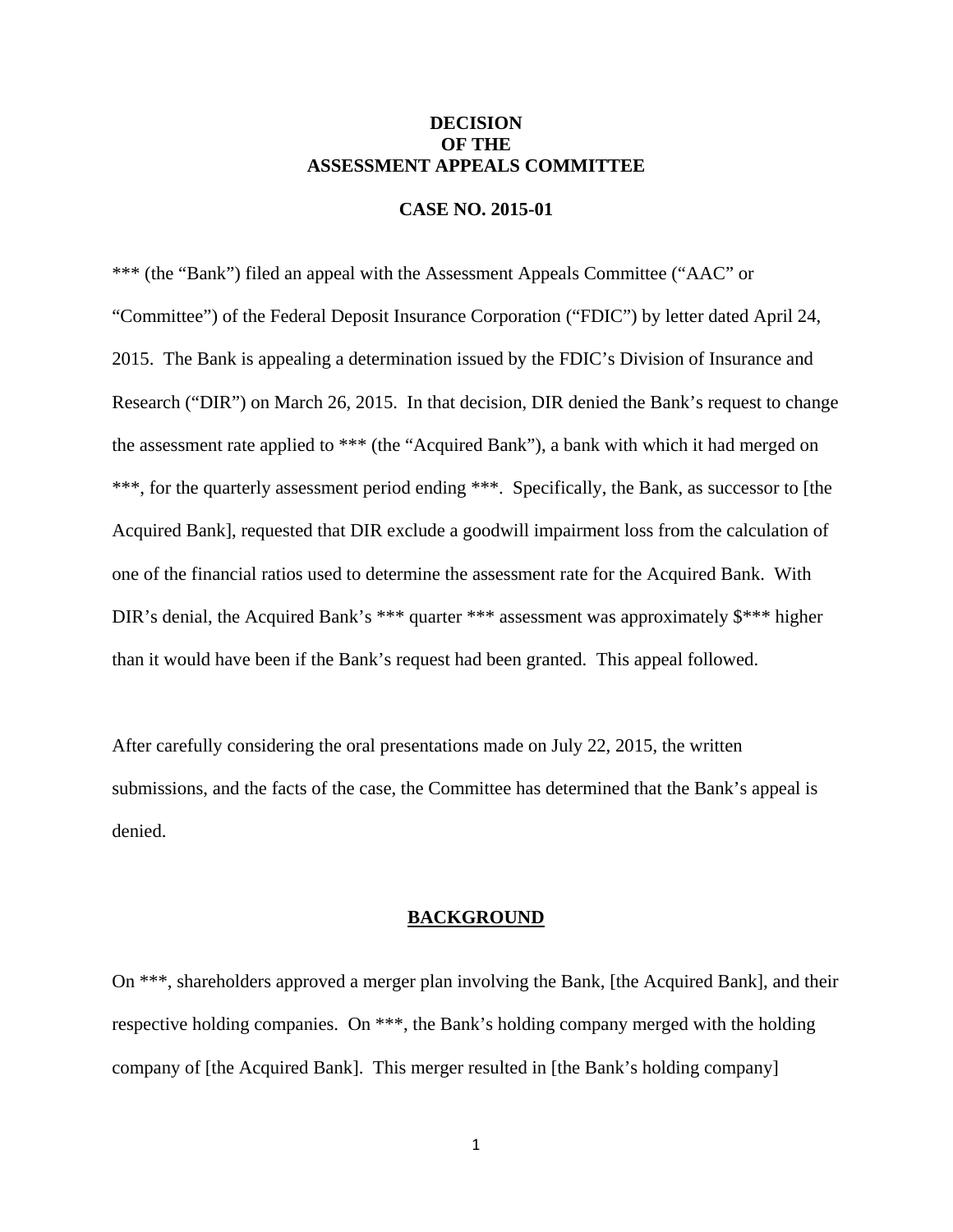becoming the surviving bank holding company of two bank subsidiaries, the Bank and [the Acquired Bank]. On \*\*\*, [the Acquired Bank] and the Bank merged, which resulted in the Bank becoming the sole bank subsidiary of [the Bank's holding company].

Once shareholders approved the merger plan on \*\*\*, [the Acquired Bank] conducted a test for goodwill impairment under U.S. generally accepted accounting principles ("GAAP"). As a result, [the Acquired Bank] recorded a goodwill impairment loss of  $\frac{1}{2}$ \*\*\* in its \*\*\* Consolidated Reports of Condition and Income ("Call Report"), which contributed to a \*\*\* quarter pre-tax loss before extraordinary items and other adjustments. The quarterly loss, in turn, resulted in a negative \*\*\* quarter \*\*\* value for the net income before taxes to risk-weighted assets ratio ("Income Ratio"), thereby increasing [the Acquired Bank's] assessment for the \*\*\* quarter \*\*\* by approximately \$\*\*\*. Because the Income Ratio uses the most recent twelve-month period of pre-tax income before extraordinary items and other adjustments, the goodwill impairment loss also affected [the Acquired Bank's] assessment rate for the [following quarter].

The Bank requested review of the assessment rate applied to the Acquired Bank for the \*\*\* quarter of \*\*\* in a letter dated March 9, 2015, under procedures set forth at 12 C.F.R. § 327.4(c). The Bank contended that a goodwill impairment loss, triggered by shareholder approval of a merger plan, should be considered an extraordinary item and therefore should not be included in the calculation of the Income Ratio, one of the financial ratios used to calculate a small bank's assessment rate. It asserted that the Acquired Bank did not pose additional risk to the deposit insurance fund ("DIF") because the goodwill impairment did not affect its capital or core earnings. On March 26, 2015, DIR denied the Bank's request for review.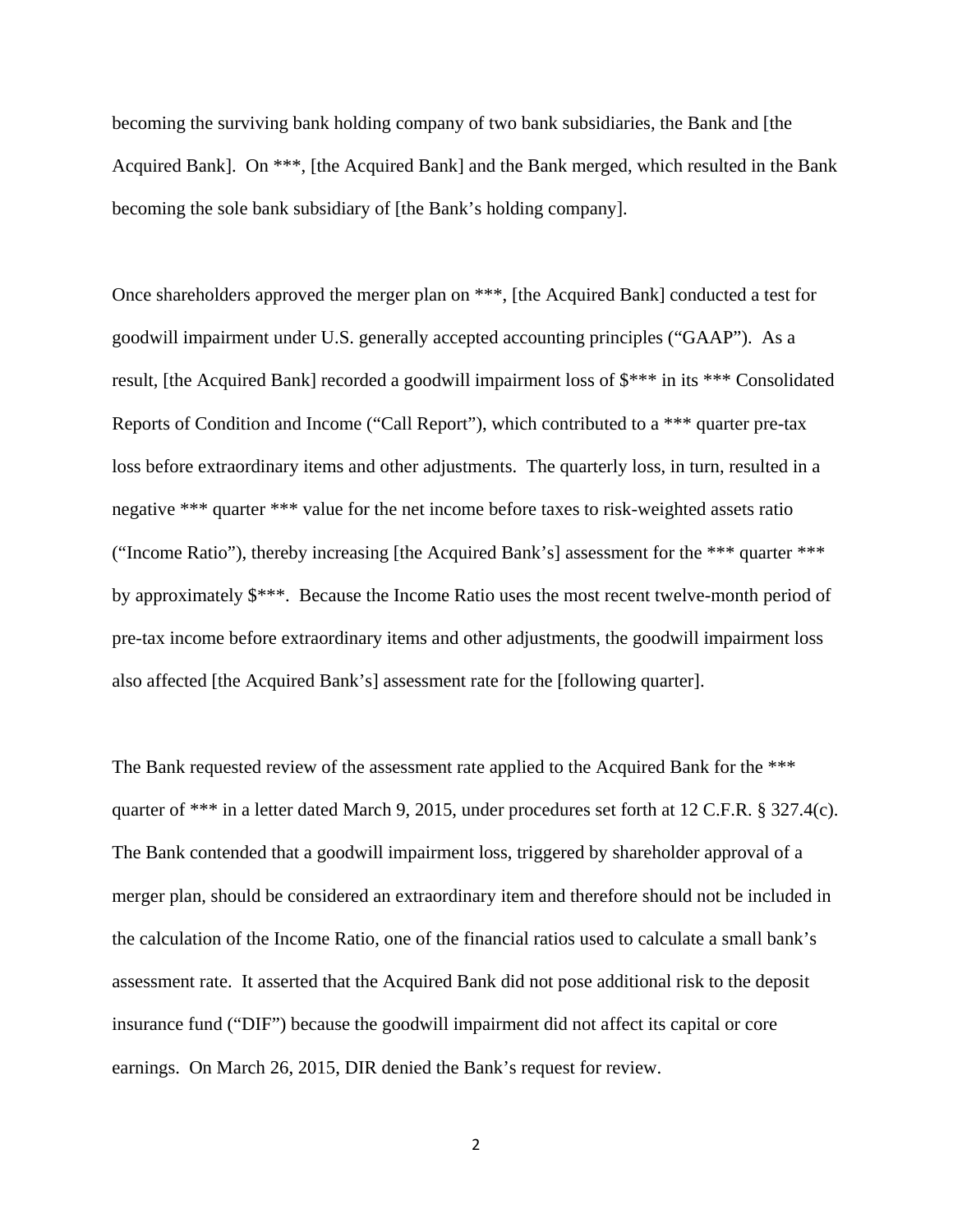By letter dated April 24, 2015, the Bank timely appealed DIR's denial. In the Bank's appeal and oral presentation, the Bank reiterated the arguments set forth in its request for review. In addition, the Bank contended that the Acquired Bank's increase in assessments was the result of technical requirements and accounting practice related to the merger timing and trigger event for testing for goodwill impairment, not a true reflection of risk under the risk-based assessment system. $^1$ 

#### **ANALYSIS**

The Bank appeals for relief from application of the calculation of the Income Ratio under the FDIC's assessment regulations. With \$\*\*\* in assets as of \*\*\*, [the Acquired Bank] was classified as a small bank for assessment purposes and, therefore, subject to the small bank pricing method. The small bank pricing method for IDIs with less than \$10 billion in total assets in Risk Category I, including [the Acquired Bank], is based on a combination of financial ratios and CAMELS ratings. 12 C.F.R. § 327.9(a)(4). The Income Ratio is one of the financial ratios used to determine assessments for such institutions. The Income Ratio is defined as "income before taxes and extraordinary items and other adjustments for the most recent twelve months divided by risk-weighted assets." 12 C.F.R. Part 327, Subpt. A, App. A. Under FDIC regulations, the FDIC uses data reported on a bank's Call Report to calculate an IDI's assessment rate, including financial ratios like the Income Ratio.

 $1$  This argument was not presented to DIR in its request for review, and under AAC Guidelines, may be submitted to the Committee if authorized by the AAC Chairperson. In this particular case, based on the facts and circumstances, the AAC Chairperson permitted the Bank's argument.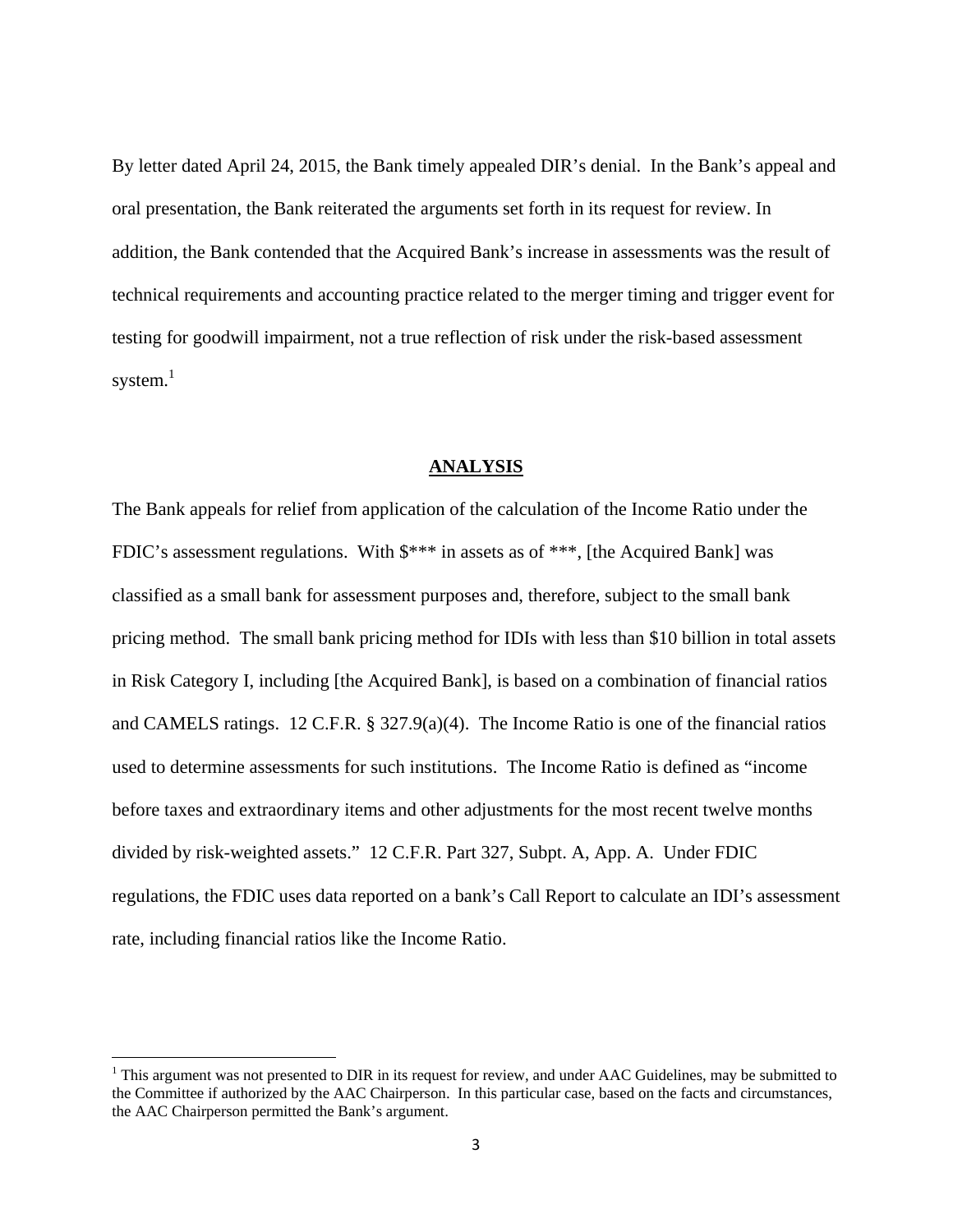In considering past requests for relief, the Committee has looked to whether unique circumstances, generally circumstances beyond the bank's control, prevented the bank from complying with the regulations or whether application of the regulations to the facts of the case would be inequitable. *See, e.g.*, Case Nos. 2009-01; 2008-02; 2004-06. In this case, for the reasons set forth below, the Committee does not believe that the Acquired Bank's circumstances warrant the relief sought.

#### Extraordinary Item

First, the Acquired Bank's goodwill impairment loss is not an "extraordinary item" under FDIC regulations or GAAP, and therefore may not be excluded from the calculation of the Income Ratio. The Bank argues that the goodwill impairment loss is an "extraordinary item," that is, an unusual and infrequent occurrence, because it was the result of a one-time merger between the Acquired Bank's holding company and the Bank's holding company. However, under FDIC regulations, which were subject to notice and comment, and under GAAP, goodwill impairment losses are not considered extraordinary items.

As discussed above, the FDIC uses Call Report data for the financial ratios, including the Income Ratio, that are used to calculate an IDI's assessment rate. In the past, the Committee has previously denied requests in which the institution contests an assessment premium based on accurate Call Report data. *See* AAC Case No. 2010-01 (rejecting bank's argument that its capital evaluation for assessments purposes should be based on Call Report data that initially contained goodwill reporting errors, rather than the amended Call Reports in which the bank reported goodwill correctly; the Committee reasoned that the bank is responsible for accurate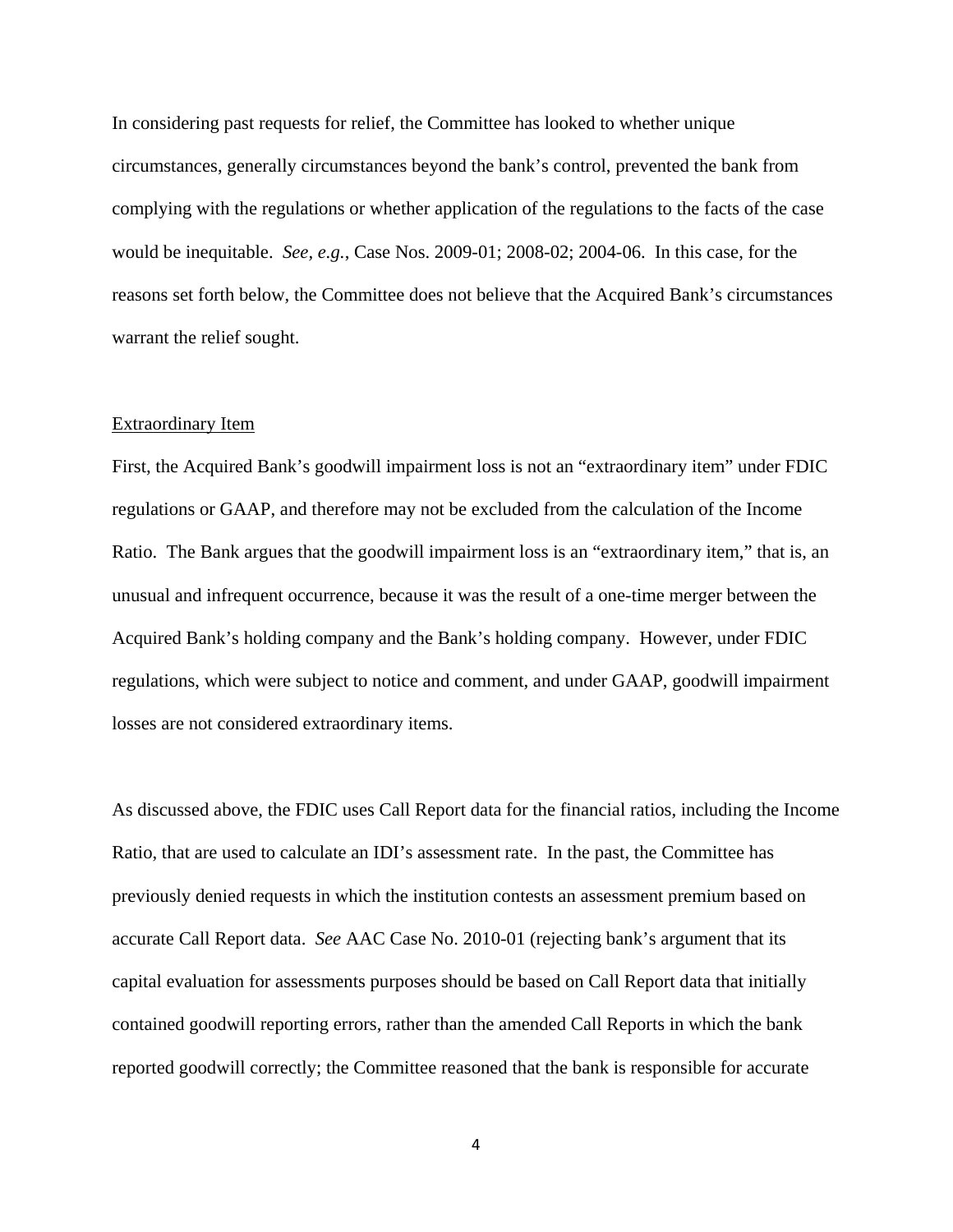reporting); AAC Case No. 2009-01 (denying bank's appeal to upgrade its capital evaluation, which was based on data reported on its Call Report).

In this case, the Acquired Bank's \*\*\* Call Report indicated negative income because of the goodwill impairment loss triggered by shareholder approval of the merger plan. The Acquired Bank did not report the goodwill impairment adjustment as an extraordinary item on its Call Report, but rather as part of its pretax income before extraordinary items and other adjustments. This aspect of the small bank pricing method largely follows GAAP, under which goodwill impairment losses are included in the calculation of income before taxes and extraordinary items. Under GAAP, as stated above, goodwill impairment losses are not considered extraordinary.

Further, as compared with other banks, the Acquired Bank's circumstances are not unique in that accounting practice required it to reflect its goodwill impairment loss in its pretax income before extraordinary items. According to DIR, an average of 54 banks per quarter report goodwill impairment losses on their Call Reports and these losses have been included in the calculation of each institution's Income Ratio, respectively. Thus, allowing the Bank to exclude goodwill impairment from the income component of the Income Ratio would provide an adjustment that has not been provided to other IDIs in the same or similar circumstances.

## Risk to the Deposit Insurance Fund

Second, under assessment regulations, which were subject to notice and comment rulemaking, supervisory ratings, regulatory capital measures, and certain financial ratios are used together to determine a bank's assessment rate, which is a reflection of risk to the DIF. For banks in Risk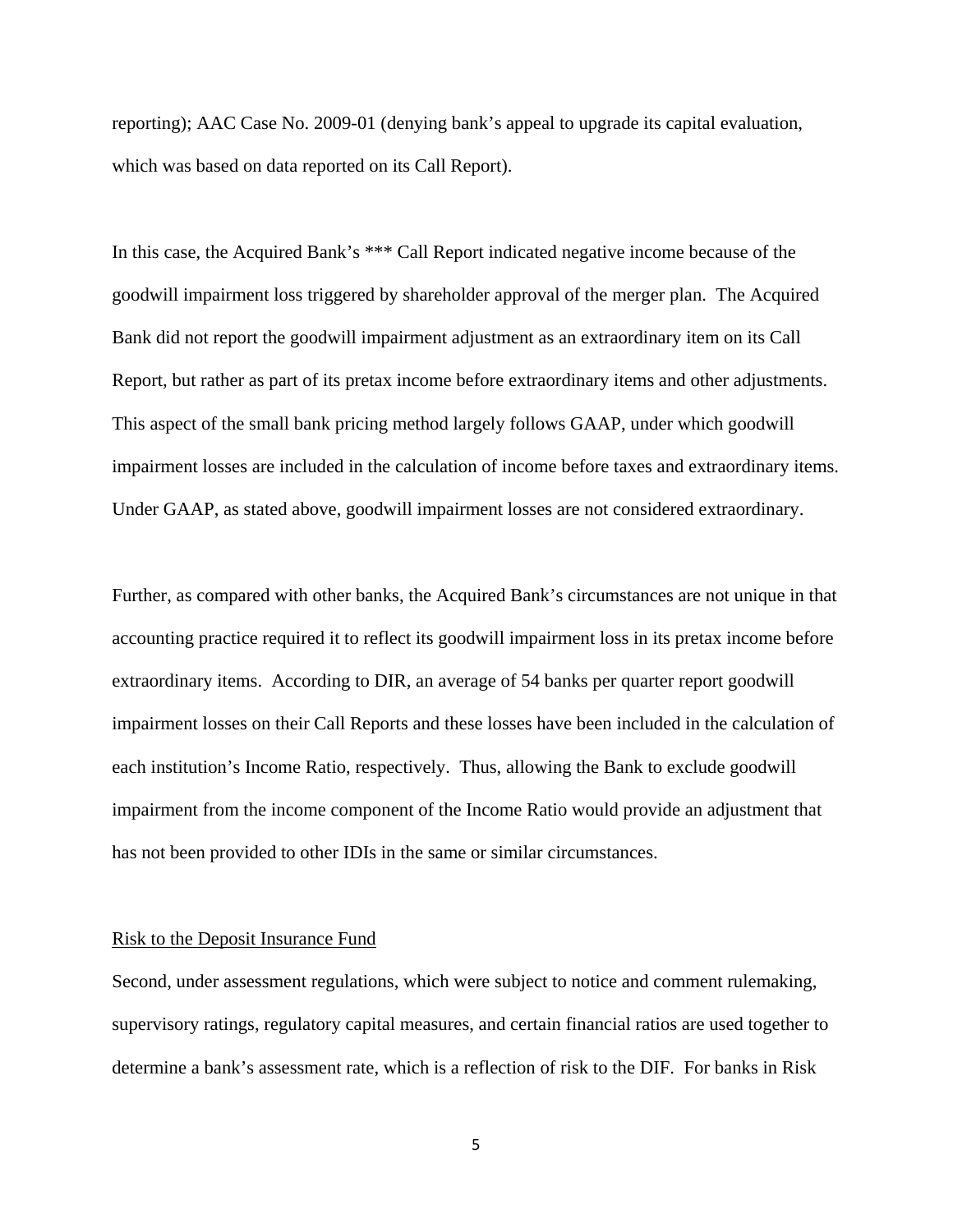Category I, like the Acquired Bank, financial ratios, which measure several aspects of an institution's financial condition using data from the institution's Call Report, provide specific information on an institution's risk profile. In particular, the Income Ratio measures an institution's earnings for a trailing 12-month period. Goodwill impairment losses are included in the calculation of the Income Ratio because such losses reduce earnings, even though they may not necessarily affect other aspects of the small bank pricing method.

Although the Bank argues that the goodwill impairment did not create additional risk to the DIF because the Acquired Bank was "profitable in quarters before and after the impairment charge" and because "impairment had no impact on [the Acquired Bank's] capital levels," these are not the only relevant factors that may affect a bank's risk to the DIF, as discussed above. In this case, the goodwill impairment ultimately affected the Acquired Bank's assessment rate because it reduced the Acquired Bank's earnings. Thus, even assuming that the Acquired Bank remained profitable or that the goodwill impairment losses did not affect the Acquired Bank's capital, such losses reduced the income component of the Income Ratio, and therefore the Income Ratio itself. The Income Ratio, in conjunction with other financial ratios, supervisory ratings, and regulatory capital measures, were used to calculate the Acquired Bank's assessment rate, which ultimately reflects the Acquired Bank's relative risk to the DIF.

#### Timing of Merger

Finally, the merger timing and the trigger event for a test for goodwill impairment do not appear to be unique to the Acquired Bank or outside of its control. In its appeal, the Bank argued that the timing of the mergers and test for goodwill impairment were the result of technical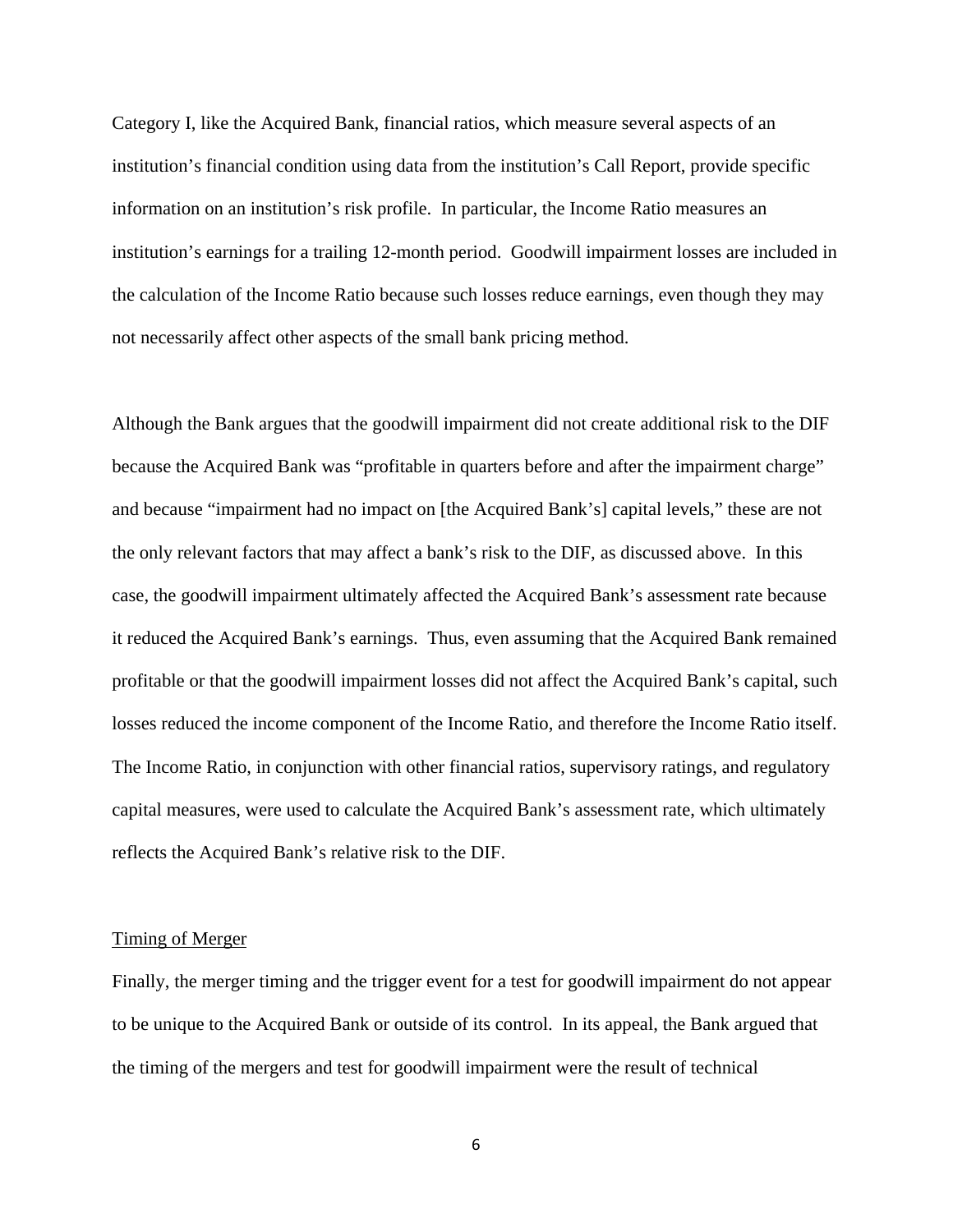accounting practice. The Bank explained that the trigger event for the impairment to goodwill was shareholder approval of the merger plan in the \*\*\* quarter of \*\*\*. According to the Bank, if the merger of the two banks had taken place in the [same quarter], there would not have been an opportunity for [the Acquired Bank] to report a goodwill impairment loss. This outcome would have occurred because [the Acquired Bank] would not have been required to file a Call Report for [that] quarter \*\*\* if it had been merged out of existence on or before [the end of the quarter].

The Bank also argued in its oral presentation that the goodwill impairment loss should be excluded from income for assessment purposes because if the test for impairment occurred on \*\*\*, the date of the holding company merger, the goodwill would not have been an impairment to income, but would have been accounted for as a difference between the fair value of [the Acquired Bank] and its carrying amount. Thus, the Bank contended that carrying a goodwill impairment loss for the \*\*\* days between \*\*\*, the date of shareholder approval of the merger plan, which triggered the test for impairment, and \*\*\*, the holding company merger date, is not reflective of the Acquired Bank's riskiness and should not be considered in the calculation of its assessment rate.

Based on regulatory filings and the Bank's statements during oral presentation, however, the timing of the holding company merger and subsequent corporate reorganization of the subsidiary banks was a business decision. The Bank postponed the corporate reorganization of the banks until the \*\*\* quarter of \*\*\* for operational reasons, relating particularly to human resources and employee benefit issues. While the Acquired Bank may have been obligated under accounting principles to test for goodwill impairment on the date of shareholder approval of the merger plan,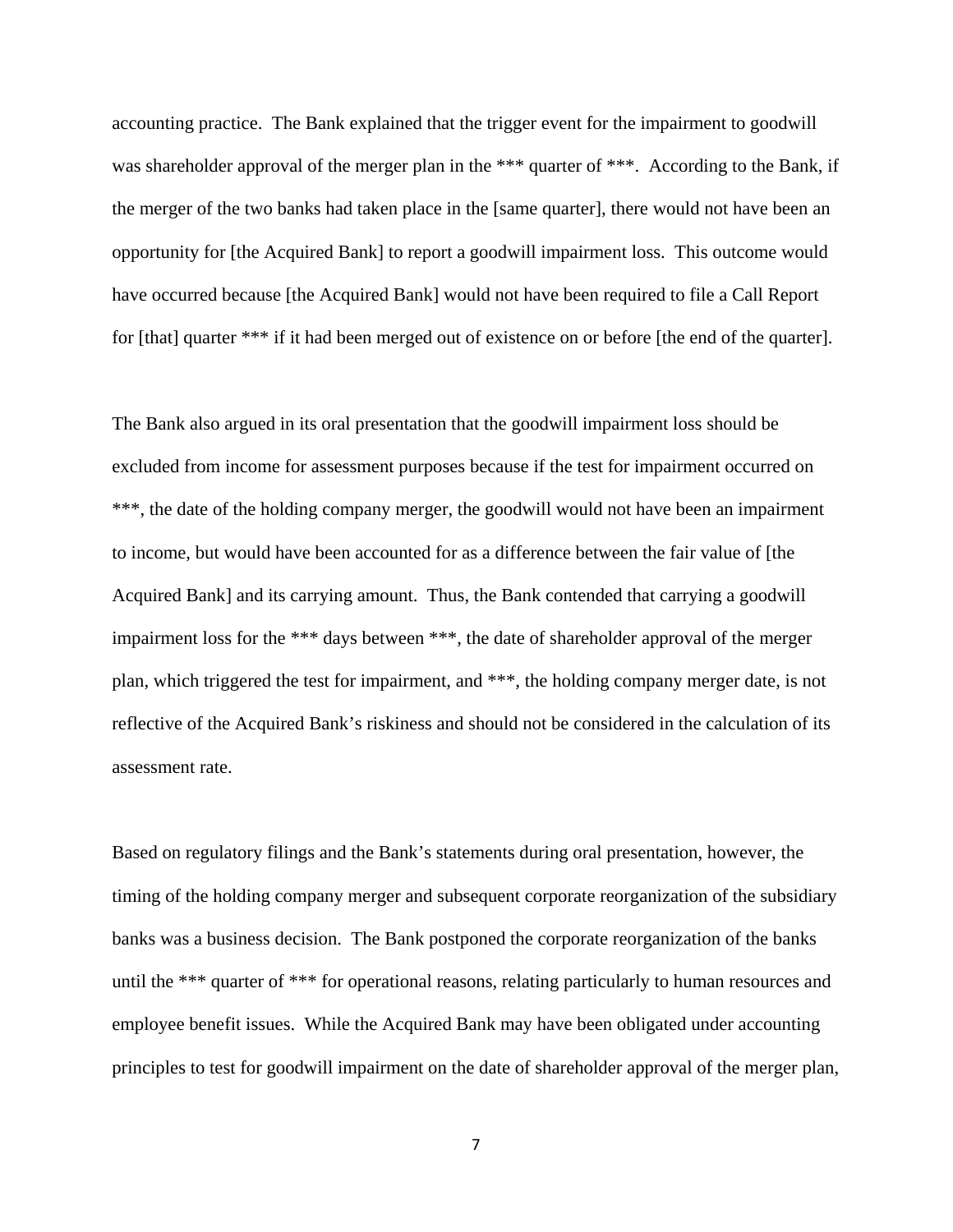the decision to merge at the agreed upon transaction value, the timing of the merger and corporate reorganization, and the date on which shareholders approved the merger plan, were within the control of the transacting institutions.

In past cases, the Committee has not granted relief where a bank's increased assessment rate stems from a decision within the bank's control. For example, in AAC Case No. 2008-02, the Committee denied the bank's appeal to upgrade its capital evaluation, reasoning that timing circumstances related to the bank's public stock offering process, which the bank argued caused its capital ratio to fall, was in the full discretion of the bank and not based on any regulatory constraint. *See also* AAC Case No. 2009-01 (denying bank's appeal to upgrade its capital evaluation, reasoning that there was no unusual delay in approval of the bank's capital plan by the primary federal regulator and that it was the bank's decision to continue to hold governmentsponsored enterprise (GSE) securities that were declining in value).

In any event, the Committee notes that given the facts and circumstances before it, an argument may exist that the test for goodwill impairment could have occurred even earlier than the \*\*\* shareholder approval date. Under GAAP, goodwill of a reporting unit shall be tested for impairment between annual tests if an event occurs or circumstances change that would more likely than not reduce the fair value of a reporting unit below its carrying amount. One of these events is a more-likely-than-not expectation of selling or disposing of all, or a portion, of a reporting unit.